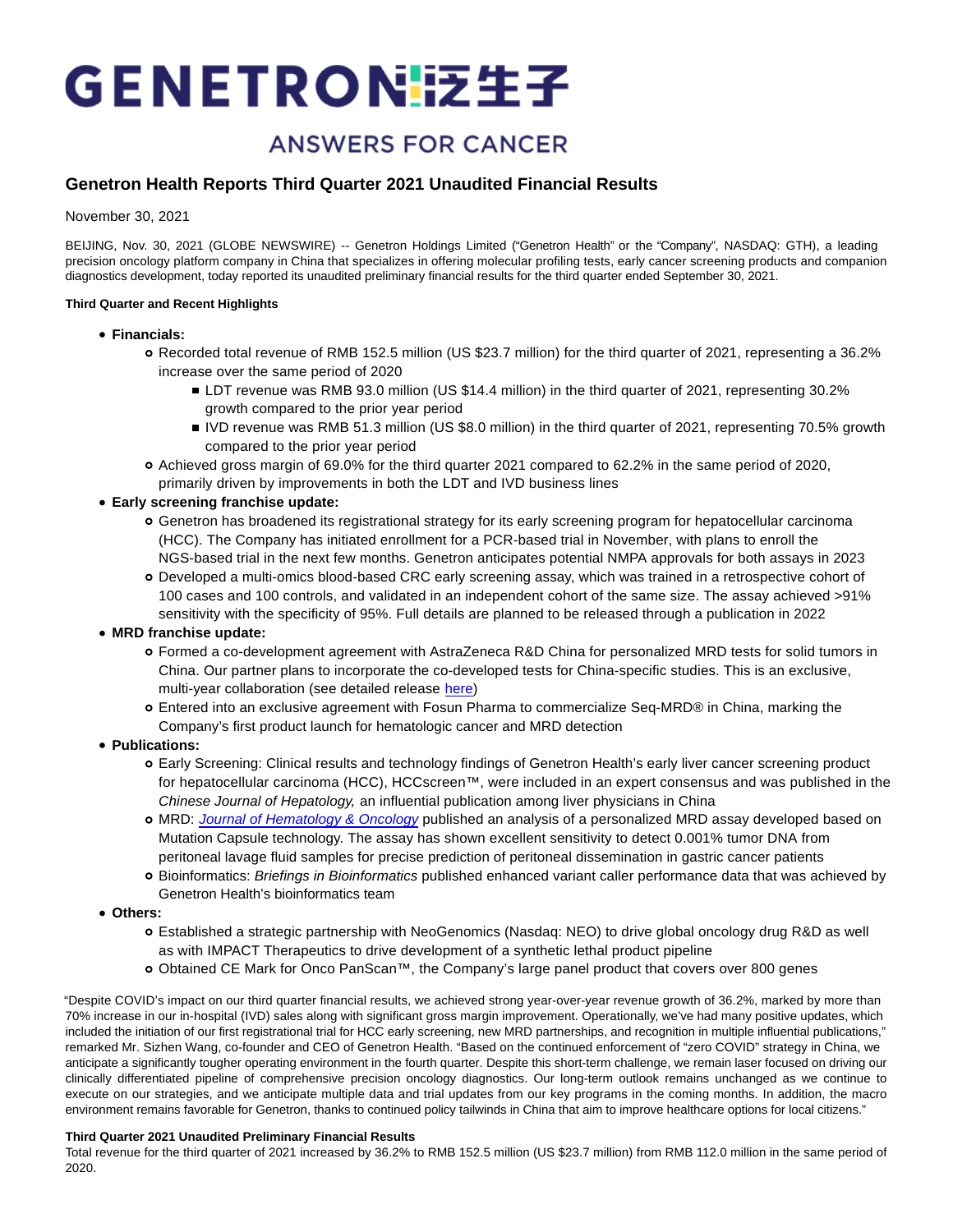Diagnosis and monitoring revenue increased by 42.2% to RMB 144.3 million (US \$22.4 million) in the third quarter of 2021 from RMB 101.5 million in the same period of 2020. The increase was primarily driven by the growth in the revenue generated from the sale of both LDT & IVD products.

- Revenue generated from the provision of LDT services increased by 30.2% to RMB 93.0 million (US \$14.4 million) during the third quarter of 2021 from RMB 71.4 million in the same period of 2020, primarily driven by increased sales of HCC early screening tests. LDT diagnostic tests sold in the third quarter 2021 totaled approximately 5,900 units.
- Revenue generated from sales of IVD products increased by 70.5% to RMB 51.3million (US \$8.0 million) in the third quarter of 2021 from RMB 30.1 million in the third quarter of 2020. The increase was driven by sales of the Genetron S5 instrument and 8-gene Lung Cancer Assay (Tissue).

| <b>Contracted in-hospital partners</b><br>(as of the end of the period indicated) |      |      |             |             |      |
|-----------------------------------------------------------------------------------|------|------|-------------|-------------|------|
|                                                                                   | 3Q20 | 4Q20 | <b>1Q21</b> | <b>2Q21</b> | 3Q21 |
| <b>IVD In-hospital partners</b>                                                   | 20   | 22   | 23          | 28          | 29   |
|                                                                                   | 3Q20 | 4Q20 | <b>1Q21</b> | <b>2Q21</b> | 3Q21 |
| Total in-hospital partners <sup>(1)</sup>                                         | 38   | 40   | 42          | 50          | 54   |

## Note:

(1) The number of total in-hospital partners include both sales of LDT services and IVD products.

Revenue generated from development services decreased by 21.4% to RMB 8.2 million (US \$1.3 million) in the third quarter of 2021, from RMB 10.4 million in the same period of 2020. The decrease was mainly due to the decline in sequencing services, as the Company continued to focus on higher margin biopharmaceutical services. Biopharmaceutical revenue continued to grow compared to the same period of 2020.

Gross profit increased by 51.1% to RMB 105.2 million (US \$16.3 million) in the third quarter 2021 from RMB 69.6 million in the same period of 2020. Gross margin improved to 69.0% for the third quarter of 2021, compared to 62.2% in the same period of 2020, primarily due to higher gross margins for both the LDT and IVD business lines.

Selling expenses increased by 56.3% to RMB 94.6 million (US \$14.7 million) in the third quarter of 2021 from RMB 60.6 million in the same period of 2020. Selling expenses as a percentage of revenues was 62.0% in the third quarter of 2021, compared to 54.1% in the same period of 2020. The increase was primarily driven by increased headcount to expand Genetron's core business as well as early screening sales teams.

Administrative expenses increased by 94.1% to RMB 63.0 million (US \$9.8 million) in the third quarter of 2021 from RMB 32.4 million in the same period of 2020. Administrative expenses as a percentage of revenues increased to 41.3% in the third quarter of 2021 from 29.0% in the third quarter of 2020. The increase was mainly driven by higher headcount, professional fees, IT expenses, and share-based compensation.

Research and development expenses increased by 61.7% to RMB 62.4 million (US \$9.7 million) in the third quarter of 2021 from RMB 38.6 million in the same period of 2020. Research and development expenses as a percentage of revenues increased to 40.9% in the third quarter of 2021 from 34.4% in the same period of 2020. The increases were driven by higher R&D headcount and related expenses, as well as continued innovation efforts, including product development and clinical trial activities.

Loss for the period was RMB 130.1 million (US \$20.2 million) for the three months ended September 30, 2021, compared to RMB 48.0 million for the three months ended September 30, 2020.

Non-IFRS loss for the period, defined as loss for the period excluding share-based compensation expenses, fair value change and other loss of financial instruments with preferred rights, was RMB109.9 million (US \$17.1 million) for the three months ended September 30, 2021, compared to RMB 43.7 million for the three months ended September 30, 2020. Please refer to the section in this press release titled "Non-IFRS Financial Measures" for details.

Basic loss per share attributable to ordinary shareholders of the Company was RMB 0.28 (US \$0.04) for the third quarter of 2021, compared with a basic loss per share attributable to ordinary shareholders of the Company of RMB 0.11 for the same period of 2020.

Excluding share-based compensation expenses, fair value change of financial instruments with preferred rights and other loss of financial instruments with preferred rights, non-IFRS basic loss per share attributable to ordinary shareholders of the Company was RMB 0.24 (US \$0.04) for the third quarter of 2021, compared with non-IFRS basic loss per share attributable to ordinary shareholders of the Company of RMB 0.10 for the same period of 2020.

Diluted loss per share attributable to ordinary shareholders of the Company is equivalent to basic loss per share attributable to ordinary shareholders of the Company. Each ADS represents of five ordinary shares, par value US \$0.00002 per share. Please refer to the section in this press release titled "Non-IFRS Financial Measures" for details.

As of September 30, 2021, cash and cash equivalents, restricted cash and current financial assets at fair value through profit or loss were RMB 1,005.3 million (US \$156.0 million).

## **2021 Financial Guidance**

Based on the continued enforcement of the "zero COVID" strategy in China and the resulting sustained restrictions across Genetron's major markets,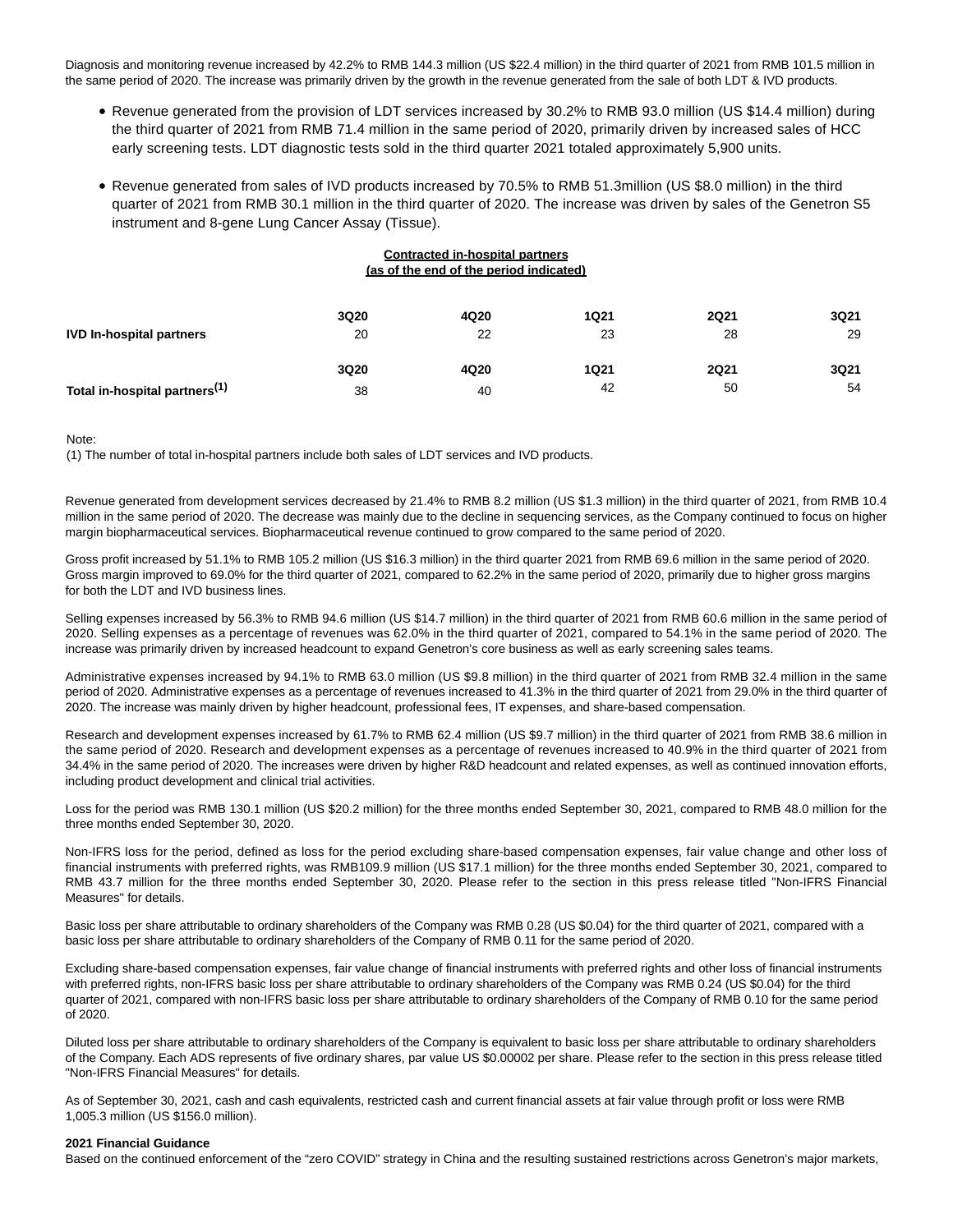the Company is revising its full year 2021 revenue guidance to be around RMB 530 million, representing approximately 24.9% growth over the Company's full year 2020 revenue.

## **Conference Call**

A conference call and webcast to discuss the results will be held at 8:30 a.m. U.S. Eastern Time on November 30, 2021 (or at 9:30 p.m. Beijing Time on November 30, 2021). Interested parties may listen to the conference call by dialing numbers below:

| United States:  | +1-332-208-9468 |
|-----------------|-----------------|
| China Domestic: | 400-820-5286    |
| Hong Kong:      | +852-3018-6771  |
| International:  | +65-6713-5590   |
| Conference ID:  | 5848053         |

Participants are encouraged to dial into the call at least 15 minutes in advance due to high call volumes.

A replay will be accessible through December 7, 2021 by dialing the following numbers:

| United States: | +1-855-452-5696         |
|----------------|-------------------------|
| International: | $+61 - 2 - 8199 - 0299$ |
| Conference ID: | 5848053                 |

A simultaneous webcast of the conference call will be available on the "News and Presentations" page of the Investors section of the Company's website. A replay of the webcast will be available for 30 days following the event. For more information, please visit in genetronhealth.com.

## **Exchange Rate Information**

All translations made in the financial statements or elsewhere in this press release made from RMB into United States dollars ("US\$") are solely for convenience and calculated at the rate of US\$1.00=RMB 6.4434, representing the exchange rate as of September 30, 2021, set forth in the H.10 statistical release of the U.S. Federal Reserve Board. No representation is made that the RMB amounts could have been, or could be, converted, realized or settled into US\$ at that rate, or at any other rate, on September 30, 2021.

## **Non-IFRS Financial Measures**

The Company uses non-IFRS loss and non-IFRS loss per share attributable to ordinary shareholders of the Company for the year/period, which are non-IFRS financial measures, in evaluating its operating results and for financial and operational decision-making purposes. The Company believes that non-IFRS loss and non-IFRS loss per share attributable to ordinary shareholders of the Company help identify underlying trends in the Company's business that could otherwise be distorted by the effect of certain expenses that the Company includes in its loss for the year/period. The Company believes that non-IFRS loss and non-IFRS loss per share attributable to ordinary shareholders of the Company for the year/period provide useful information about its results of operations, enhances the overall understanding of its past performance and future prospects and allows for greater visibility with respect to key metrics used by its management in its financial and operational decision-making.

Non-IFRS loss and non-IFRS loss per share attributable to ordinary shareholders of the Company for the year/period should not be considered in isolation or construed as an alternative to operating profit, loss for the year/period or any other measure of performance or as an indicator of its operating performance. Investors are encouraged to review non-IFRS loss and non-IFRS loss per share attributable to ordinary shareholders of the Company for the year/period and the reconciliation to its most directly comparable IFRS measures. Non-IFRS loss and non-IFRS loss per share attributable to ordinary shareholders of the Company for the year/period presented here may not be comparable to similarly titled measures presented by other companies. Other companies may calculate similarly titled measures differently, limiting their usefulness as comparative measures to the Company's data. The Company encourages investors and others to review its financial information in its entirety and not rely on a single financial measure.

Non-IFRS loss and non-IFRS loss per share attributable to ordinary shareholders of the Company for the year/period represent loss for the year/period excluding share-based compensation expenses, fair value change of financial instruments with preferred rights and other loss of financial instruments with preferred rights (if applicable).

Please see the "Unaudited Non-IFRS Financial Measures" included in this press release for a full reconciliation of non-IFRS loss for the year/period to loss for the year/period and non-IFRS loss per share attributable to ordinary shareholders of the Company for the year/period to loss per share attributable to ordinary shareholders of the Company for the year/period.

## **About Genetron Holdings Limited**

Genetron Holdings Limited ("Genetron Health" or the "Company") (Nasdaq: GTH) is a leading precision oncology platform company in China that specializes in cancer molecular profiling and harnesses advanced technologies in molecular biology and data science to transform cancer treatment. The Company has developed a comprehensive oncology portfolio that covers the entire spectrum of cancer management, addressing needs and challenges from early screening, diagnosis and treatment recommendations, as well as continuous disease monitoring and care. Genetron Health also partners with global biopharmaceutical companies and offers customized services and products. For more information, please visit [ir.genetronhealth.com.](https://www.globenewswire.com/Tracker?data=NQkMkBjjL8lPnaFAONBk0pzi8LDA239Tg-LEKQSu46L5tmutCMmmOKHn7dAkUlRmsRP52S70EsL7SDxbKp6CfDnIGZ8RuaL0ZLQ4LFj5m51Sj9iOE0xLvG64DtW6Z4V_)

## **Safe Harbor Statement**

This press release contains forward-looking statements. These statements are made under the "safe harbor" provisions of the U.S. Private Securities Litigation Reform Act of 1995. Statements that are not historical facts, including statements about the Company's beliefs and expectations, are forward-looking statements. Forward-looking statements involve inherent risks and uncertainties, and a number of factors could cause actual results to differ materially from those contained in any forward-looking statement. In some cases, forward-looking statements can be identified by words or phrases such as "may", "will," "expect," "anticipate," "target," "aim," "estimate," "intend," "plan," "believe," "potential," "continue," "is/are likely to" or other similar expressions. Further information regarding these and other risks, uncertainties or factors is included in the Company's filings with the SEC. All information provided in this press release is as of the date of this press release, and the Company does not undertake any duty to update such information, except as required under applicable law.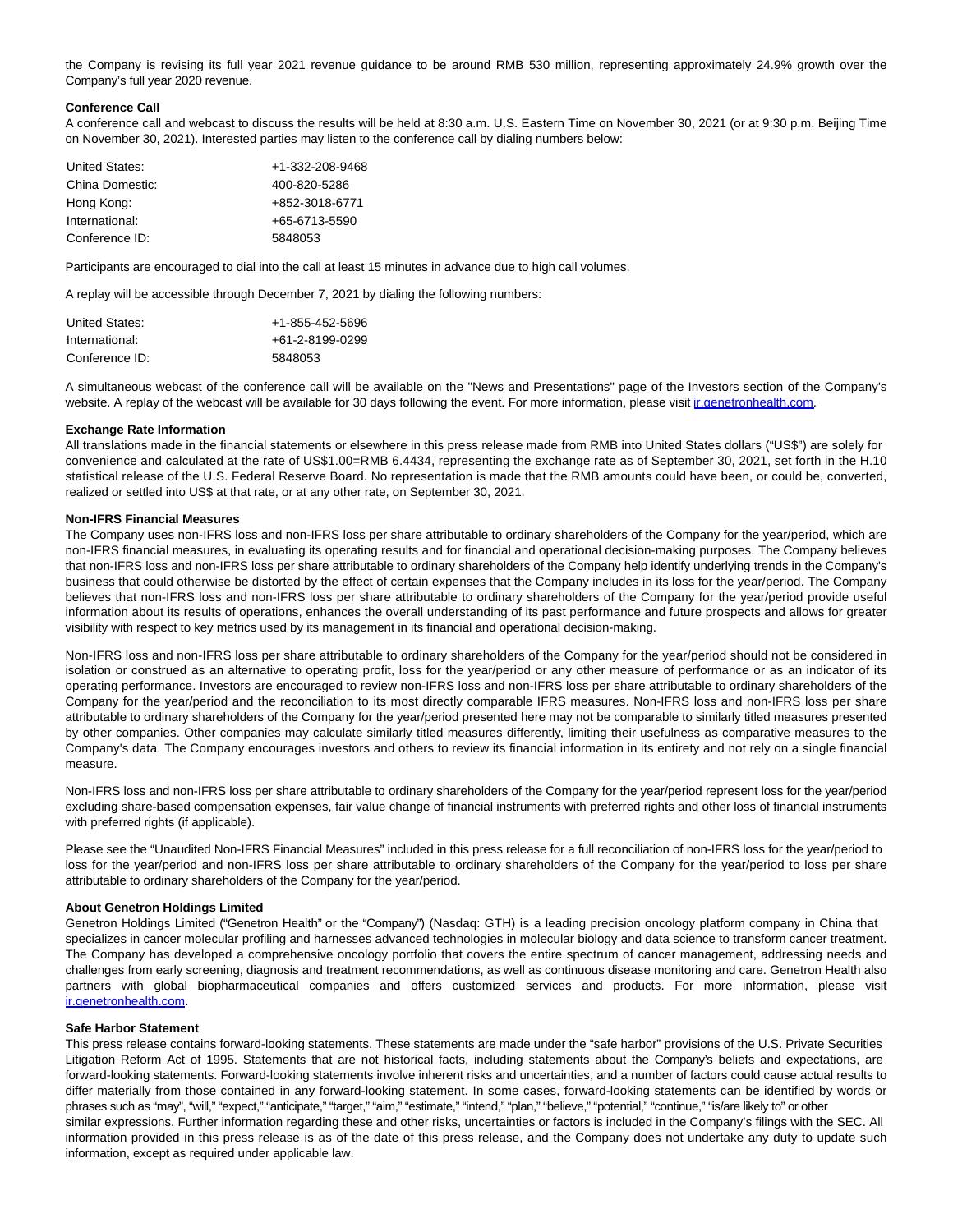# **Investor Relations Contact**

US: Hoki Luk Head of Investor Relations Email[: hoki.luk@genetronhealth.com](https://www.globenewswire.com/Tracker?data=aC_Mn_EhXYIvJkYNUD2RxLgnCBW-4AswMmZeeFsshfdnTmZhbEZ-rgdMi28v6RPBdLSqgbKXXOycq8Zk3VoJd7UJtHKJ_jOsVgDg2LjDPvzgzXKz1pOBSdwCbUvuquAL) Phone: +1 (408) 891-9255

Philip Trip Taylor Vice President | Gilmartin Group [ir@genetronhealth.com](https://www.globenewswire.com/Tracker?data=45PeAnbU9S9sD99PS9fnqRnoGROYb6Bj_zeWu011zS_VGUVG8xYPZLn2FlYhbMyWqhsUcvh2M_kk1qX6pimn6K9cW1Et5YvmLR7R7Omv60s=)

# **Media Relations Contact**

Yanrong Zhao Genetron Health [yanrong.zhao@genetronhealth.com](https://www.globenewswire.com/Tracker?data=ZmvYuCGwNqNhn0dBvpjlbSZTRWzMa5sd7NpKN3twHg7HR_NFXkVlC1VdBKh3xQj4Qcx6j29NpC5PL3kUDSUWYm6M8h77lHYT81TUkO5Rff6EfFdKWXm7MaO3hQ7qCpVs)

Edmond Lococo ICR [Edmond.Lococo@icrinc.com](https://www.globenewswire.com/Tracker?data=b9ncRzvv-4Wfcn3QOnIIfamdfOAOrCGNL23jtOy4OQG88K6OhCdOZrdV668priLjHfpLK3oDn2-epffvqiwtZVOodpwblgR1K5WFPpGpYtA=) Mobile: +86 138-1079-1408 [genetron.pr@icrinc.com](https://www.globenewswire.com/Tracker?data=iFiglYkE-GK33syPNYWBtuYcOGjdZ0o0QA7vyKkhIkUcQcX4s4WwyqCO19sGPbadojona63dEPFA6FfkGY61q5CPwTDmh41psbJXudWEgcI=)

# **GENETRON HOLDINGS LIMITED**

# **UNAUDITED CONDENSED CONSOLIDATED STATEMENTS OF LOSS**

|                                                                   | For the three months<br>ended |                    |                 | For the nine months ended |                    |                 |
|-------------------------------------------------------------------|-------------------------------|--------------------|-----------------|---------------------------|--------------------|-----------------|
|                                                                   | September 30,<br>2020         | September 30, 2021 |                 | September 30,<br>2020     | September 30, 2021 |                 |
|                                                                   | <b>RMB'000</b>                | <b>RMB'000</b>     | <b>US\$'000</b> | <b>RMB'000</b>            | <b>RMB'000</b>     | <b>US\$'000</b> |
| Revenue                                                           | 111,963                       | 152,541            | 23,674          | 290,541                   | 385,087            | 59,765          |
| Cost of revenue                                                   | (42, 331)                     | (47,306)           | (7, 342)        | (114, 448)                | (130, 839)         | (20, 306)       |
| <b>Gross profit</b>                                               | 69,632                        | 105,235            | 16,332          | 176,093                   | 254,248            | 39,459          |
| Selling expenses                                                  | (60, 558)                     | (94, 625)          | (14,686)        | (175,000)                 | (242, 812)         | (37, 684)       |
| Administrative expenses                                           | (32, 440)                     | (62, 981)          | (9,774)         | (81,969)                  | (162, 161)         | (25, 167)       |
| Research and development expenses                                 | (38, 556)                     | (62, 364)          | (9,679)         | (96,030)                  | (168, 500)         | (26, 151)       |
| Net impairment losses on financial and contract<br>assets         | (1, 107)                      | (10, 437)          | (1,620)         | (2,097)                   | (23, 741)          | (3,684)         |
| Other income/(loss) - net                                         | 3,819                         | 334                | 52              | (513)                     | 8,945              | 1,388           |
| Operating expenses                                                | (128, 842)                    | (230,073)          | (35, 707)       | (355, 609)                | (588, 269)         | (91, 298)       |
| <b>Operating loss</b>                                             | (59, 210)                     | (124, 838)         | (19, 375)       | (179, 516)                | (334, 021)         | (51, 839)       |
| Finance income                                                    | 12,772                        | 482                | 75              | 11,062                    | 1,712              | 265             |
| Finance costs                                                     | (1,560)                       | (5,791)            | (898)           | (3,997)                   | (5,022)            | (779)           |
| Finance income/(costs) - net                                      | 11,212                        | (5,309)            | (823)           | 7,065                     | (3,310)            | (514)           |
| Fair value loss of financial instruments with preferred<br>rights |                               |                    |                 | (2,823,370)               |                    |                 |
| Loss before income tax<br>Income tax expense                      | (47,998)                      | (130, 147)         | (20, 198)       | (2,995,821)               | (337, 331)         | (52, 353)       |
| Loss for the period                                               | (47, 998)                     | (130, 147)         | (20, 198)       | (2,995,821)               | (337, 331)         | (52, 353)       |
| Loss attributable to:                                             |                               |                    |                 |                           |                    |                 |
| Owners of the Company                                             | (47,998)                      | (128, 974)         | (20, 016)       | (2,995,821)               | (333, 548)         | (51,766)        |
| Non-controlling interests                                         |                               | (1, 173)           | (182)           |                           | (3,783)            | (587)           |
|                                                                   | (47,998)                      | (130, 147)         | (20, 198)       | (2,995,821)               | (337, 331)         | (52, 353)       |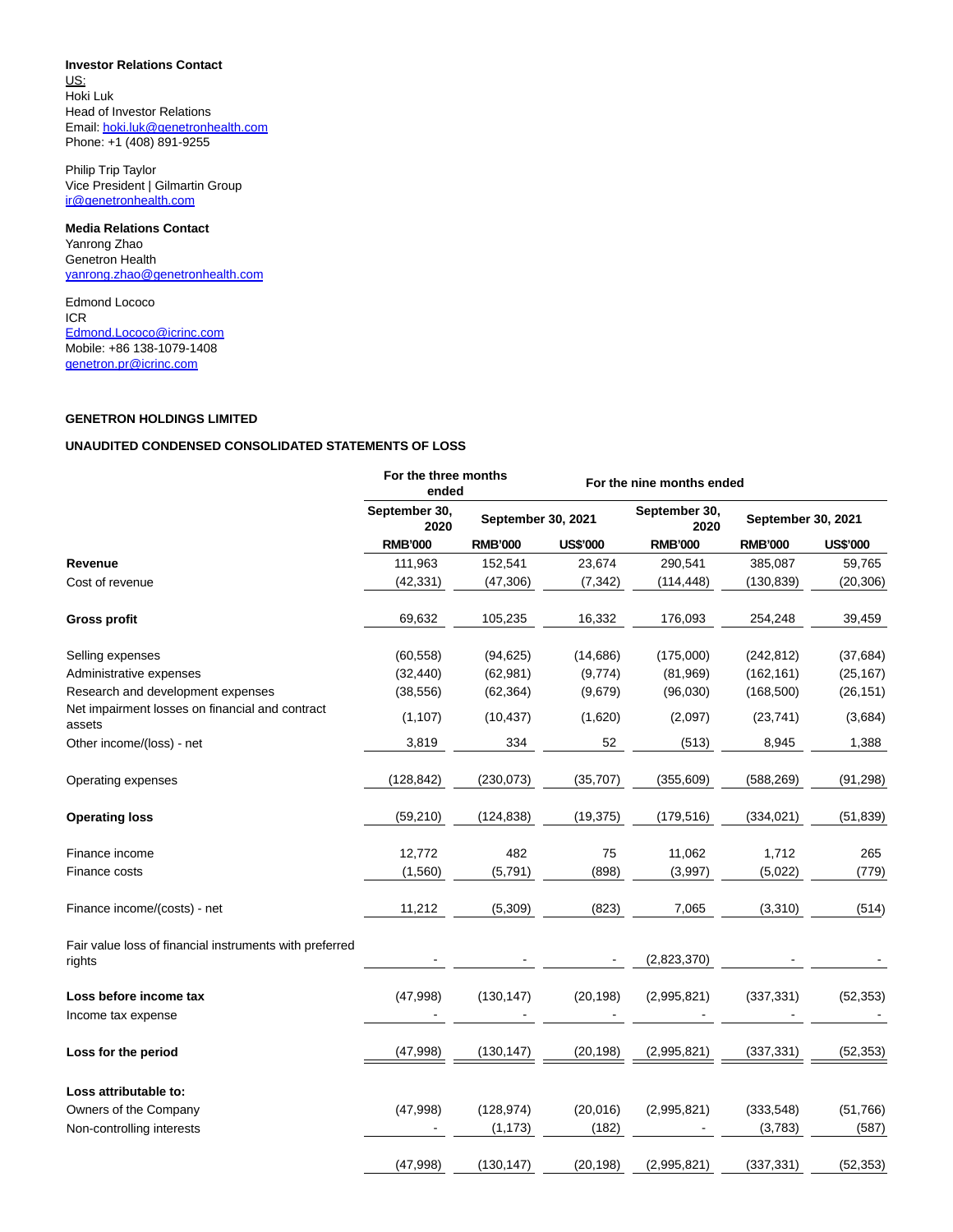| Loss per share attributable to ordinary<br>shareholders of the Company                                | <b>RMB</b>  | <b>RMB</b>  | <b>USD</b>  | <b>RMB</b>  | <b>RMB</b>  | <b>USD</b>  |
|-------------------------------------------------------------------------------------------------------|-------------|-------------|-------------|-------------|-------------|-------------|
| -Basic and diluted                                                                                    | (0.11)      | (0.28)      | (0.04)      | (12.02)     | (0.73)      | (0.11)      |
| Loss per ADS attributable to ordinary<br>shareholders of the Company                                  |             |             |             |             |             |             |
| -Basic and diluted                                                                                    | (0.53)      | (1.40)      | (0.22)      | (60.10)     | (3.63)      | (0.56)      |
| Shares used in loss per share attributable to<br>ordinary shareholders of the Company<br>computation: |             |             |             |             |             |             |
| -Basic and diluted                                                                                    | 454.231.486 | 461.356.043 | 461.356.043 | 249.230.922 | 459.793.465 | 459,793,465 |
| ADS used in loss per ADS attributable to ordinary<br>shareholders of the Company computation:         |             |             |             |             |             |             |
| -Basic and diluted                                                                                    | 90.846.297  | 92.271.209  | 92.271.209  | 49.846.184  | 91.958.693  | 91.958.693  |

# **GENETRON HOLDINGS LIMITED**

## **UNAUDITED NON-IFRS FINANCIAL MEASURE**

|                                                                                                                       | For the three months ended |                |                                             |                | For the nine months ended |                 |  |
|-----------------------------------------------------------------------------------------------------------------------|----------------------------|----------------|---------------------------------------------|----------------|---------------------------|-----------------|--|
|                                                                                                                       | September 30,<br>2020      |                | September 30,<br>September 30, 2021<br>2020 |                | September 30, 2021        |                 |  |
|                                                                                                                       | <b>RMB'000</b>             | <b>RMB'000</b> | <b>US\$'000</b>                             | <b>RMB'000</b> | <b>RMB'000</b>            | <b>US\$'000</b> |  |
| Loss for the period                                                                                                   | (47,998)                   | (130, 147)     | (20, 198)                                   | (2,995,821)    | (337, 331)                | (52, 353)       |  |
| Adjustments:                                                                                                          |                            |                |                                             |                |                           |                 |  |
| Share-based compensation                                                                                              | 4,268                      | 20,246         | 3,141                                       | 19,222         | 42,000                    | 6,518           |  |
| Fair value loss of financial instruments with preferred<br>rights                                                     |                            |                |                                             | 2,823,370      |                           |                 |  |
| <b>Non-IFRS Loss</b>                                                                                                  | (43, 730)                  | (109, 901)     | (17,057)                                    | (153, 229)     | (295, 331)                | (45, 835)       |  |
| Attributable to:                                                                                                      |                            |                |                                             |                |                           |                 |  |
| Owners of the Company                                                                                                 | (43,730)                   | (108, 728)     | (16, 875)                                   | (153, 229)     | (291, 548)                | (45, 248)       |  |
| Non-controlling interests                                                                                             |                            | (1, 173)       | (182)                                       |                | (3,783)                   | (587)           |  |
|                                                                                                                       | (43, 730)                  | (109, 901)     | (17,057)                                    | (153, 229)     | (295, 331)                | (45, 835)       |  |
| Non-IFRS loss per share attributable to ordinary<br>shareholders of the Company                                       | <b>RMB</b>                 | <b>RMB</b>     | <b>USD</b>                                  | <b>RMB</b>     | <b>RMB</b>                | <b>USD</b>      |  |
| -Basic and diluted                                                                                                    | (0.10)                     | (0.24)         | (0.04)                                      | (0.61)         | (0.63)                    | (0.10)          |  |
| Non-IFRS loss per ADS(5 ordinary shares equal<br>to 1 ADS) attributable to ordinary shareholders of<br>the Company    |                            |                |                                             |                |                           |                 |  |
| -Basic and diluted                                                                                                    | (0.48)                     | (1.18)         | (0.18)                                      | (3.07)         | (3.17)                    | (0.49)          |  |
| Shares used in non-IFRS loss per share<br>attributable to ordinary shareholders of the<br><b>Company computation:</b> |                            |                |                                             |                |                           |                 |  |
| -Basic and diluted                                                                                                    | 454,231,486                | 461,356,043    | 461,356,043                                 | 249,230,922    | 459,793,465               | 459,793,465     |  |
| ADS used in non-IFRS loss per ADS attributable<br>to ordinary shareholders of the Company<br>computation:             |                            |                |                                             |                |                           |                 |  |
| -Basic and diluted                                                                                                    | 90,846,297                 | 92,271,209     | 92,271,209                                  | 49,846,184     | 91,958,693                | 91,958,693      |  |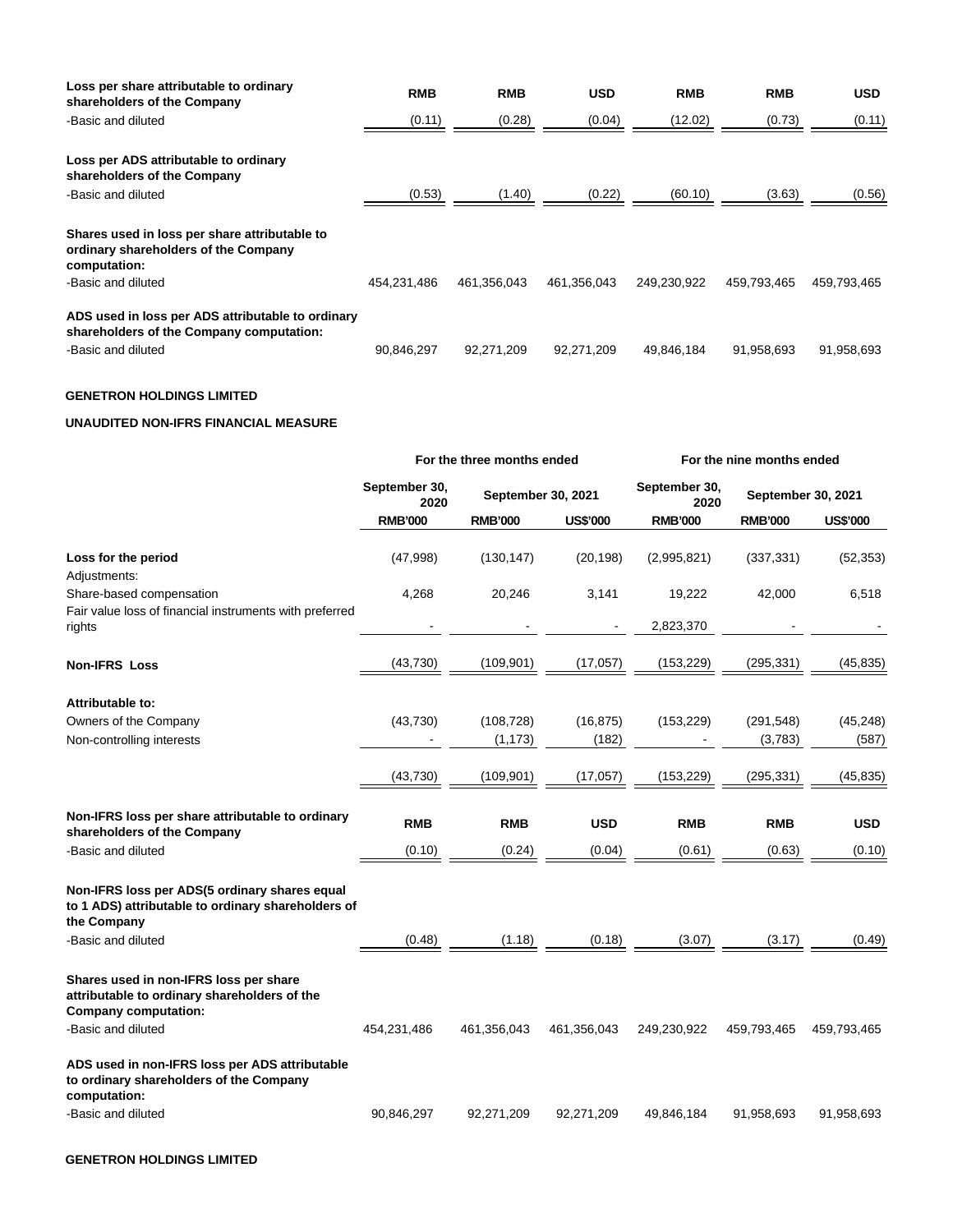|                                       | Diagnosis and<br>monitoring<br>- provision of LDT<br>services | Diagnosis and<br>monitoring<br>- sale of IVD<br>products | <b>Development</b><br>services | <b>Total</b>   |
|---------------------------------------|---------------------------------------------------------------|----------------------------------------------------------|--------------------------------|----------------|
|                                       | <b>RMB'000</b>                                                | <b>RMB'000</b>                                           | <b>RMB'000</b>                 | <b>RMB'000</b> |
| Three months ended September 30, 2020 |                                                               |                                                          |                                |                |
| Revenue                               | 71,406                                                        | 30,110                                                   | 10,447                         | 111,963        |
| Segment profit                        | 49,212                                                        | 18,439                                                   | 1,981                          | 69,632         |
| Three months ended September 30, 2021 |                                                               |                                                          |                                |                |
| Revenue                               | 92,993                                                        | 51,338                                                   | 8,210                          | 152,541        |
| Segment profit                        | 65,022                                                        | 39,159                                                   | 1,054                          | 105,235        |
| Nine months ended September 30, 2020  |                                                               |                                                          |                                |                |
| Revenue                               | 194,754                                                       | 67,468                                                   | 28,319                         | 290,541        |
| Segment profit                        | 130,961                                                       | 43,827                                                   | 1,305                          | 176,093        |
| Nine months ended September 30, 2021  |                                                               |                                                          |                                |                |
| Revenue                               | 251,959                                                       | 110,431                                                  | 22,697                         | 385,087        |
| Segment profit                        | 175,723                                                       | 75,693                                                   | 2,832                          | 254,248        |

# **GENETRON HOLDINGS LIMITED**

# **UNAUDITED CONDENSED CONSOLIDATED BALANCE SHEETS**

|                                                       | As at December 31,2020 | As at September 30,2021 |                 |
|-------------------------------------------------------|------------------------|-------------------------|-----------------|
|                                                       | <b>RMB'000</b>         | <b>RMB'000</b>          | <b>US\$'000</b> |
| <b>ASSETS</b>                                         |                        |                         |                 |
| <b>Non-current assets</b>                             |                        |                         |                 |
| Property, plant and equipment                         | 76,891                 | 85,441                  | 13,260          |
| Right-of-use assets                                   | 59,706                 | 50,938                  | 7,905           |
| Intangible assets                                     | 12,265                 | 15,104                  | 2,344           |
| Financial assets at fair value through profit or loss | 19,609                 | 37,005                  | 5,743           |
| Prepayments                                           | 15,362                 | 23,765                  | 3,688           |
| <b>Total non-current assets</b>                       | 183,833                | 212,253                 | 32,940          |
| <b>Current assets</b>                                 |                        |                         |                 |
| Inventories                                           | 24,971                 | 41,657                  | 6,465           |
| Contract assets                                       | 1,112                  | 2,217                   | 344             |
| Other current assets                                  | 36,500                 | 26,513                  | 4,115           |
| Trade receivables                                     | 164,592                | 279,725                 | 43,413          |
| Other receivables and prepayments                     | 42,420                 | 83,188                  | 12,911          |
| Amounts due from related parties                      | 214                    | 453                     | 70              |
| Financial assets at fair value through profit or loss | 140,294                | 187,398                 | 29,084          |
| Derivative financial instruments                      | 196                    | 673                     | 104             |
| Restricted cash                                       |                        | 2,800                   | 435             |
| Cash and cash equivalents                             | 1,375,766              | 815,142                 | 126,508         |
| <b>Total current assets</b>                           | 1,786,065              | 1,439,766               | 223,449         |
| <b>Total assets</b>                                   | 1,969,898              | 1,652,019               | 256,389         |

## **GENETRON HOLDINGS LIMITED**

**UNAUDITED CONDENSED CONSOLIDATED BALANCE SHEETS** (**CONTINUED)**